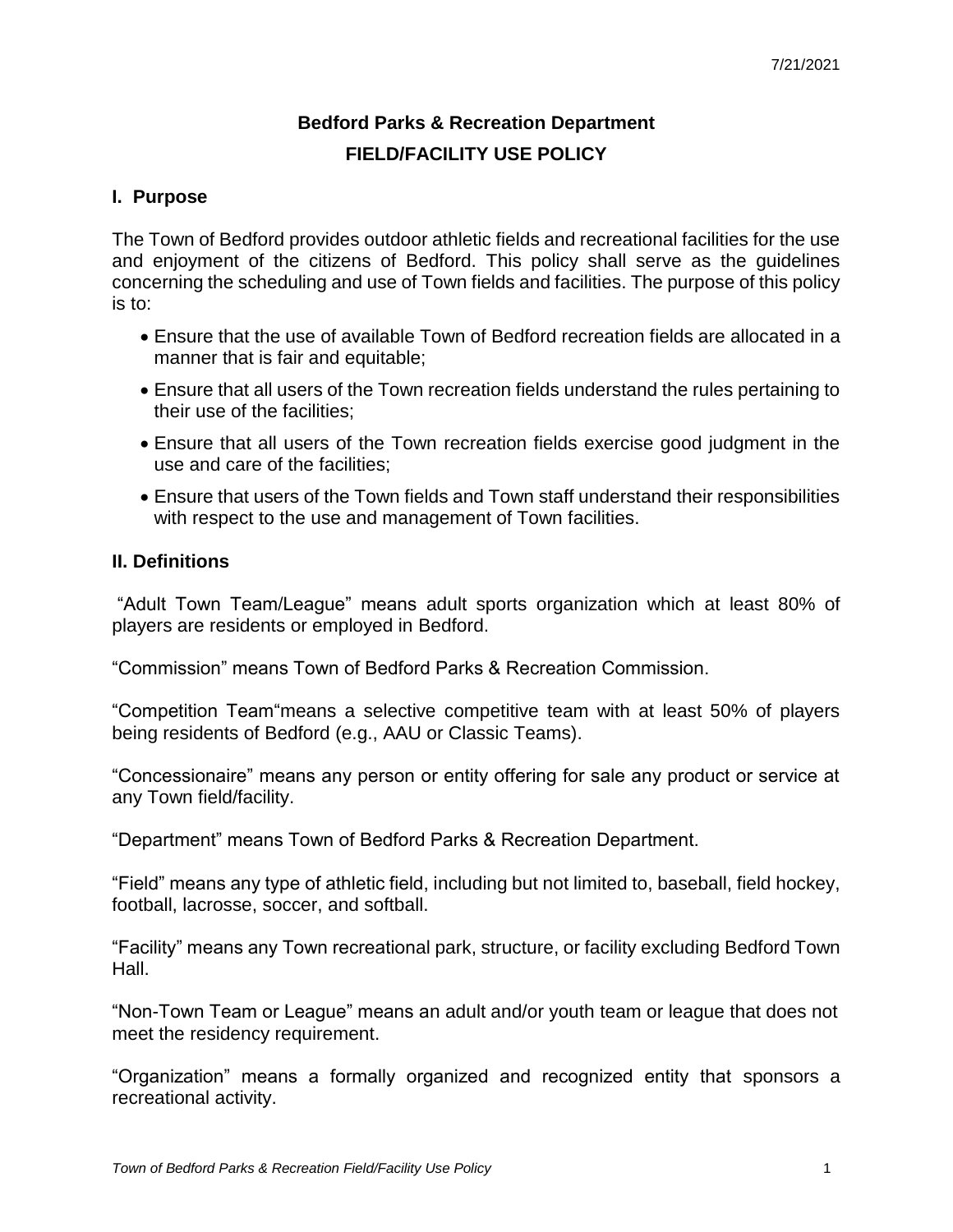"Ready Condition" means field/facility condition is free of trash and debris and properly prepared for the next scheduled event.

"Town" means Town of Bedford.

"User" means any individual person who uses a Town field/facility.

"Youth Town Team/League" means youth sports organization that at least 90% of the players are residents of Bedford.

#### **III. General Rules and Regulations**

This policy shall set forth guidelines in accordance with the regulations promulgated by the Parks Ordinance, Article 25-2 of the Bedford Town Ordinances.

The Department, at its sole discretion, is responsible for scheduling and assignment of Town fields/facilities.

Organizations and individuals requesting use of Town fields/facilities must follow the application/permit procedures outline in Section V.

The Department may restrict public use of Town fields/facilities as deemed necessary by the Department, or designee, to preserve or protect the property or in the interest of the general public health, safety and welfare.

Any damage to Town fields/facilities must be reported promptly to the Department.

No vehicles, of any type (except for maintenance purposes), are permitted on Town fields except in designated parking areas.

Items of personal property found at Town fields/facilities will be removed and maintained in a lost and found location maintained by the Department.

Consistent with Parks Ordinance 25-2, Section 25-2-2 (d), drinking of alcoholic beverages in Town parks is strictly forbidden, unless the individual is a member of a group that has been issued a permit by the Police and the Department, in accordance with the requirements set forth by the Town to obtain such approval. (TC approved 6/05)

The possession or use of alcoholic beverages and drugs is prohibited on Town fields/facilities.

Smoking is prohibited on Town property.

Pets are not allowed on Town athletic fields (per Town Ordinance Article VII, 185-25).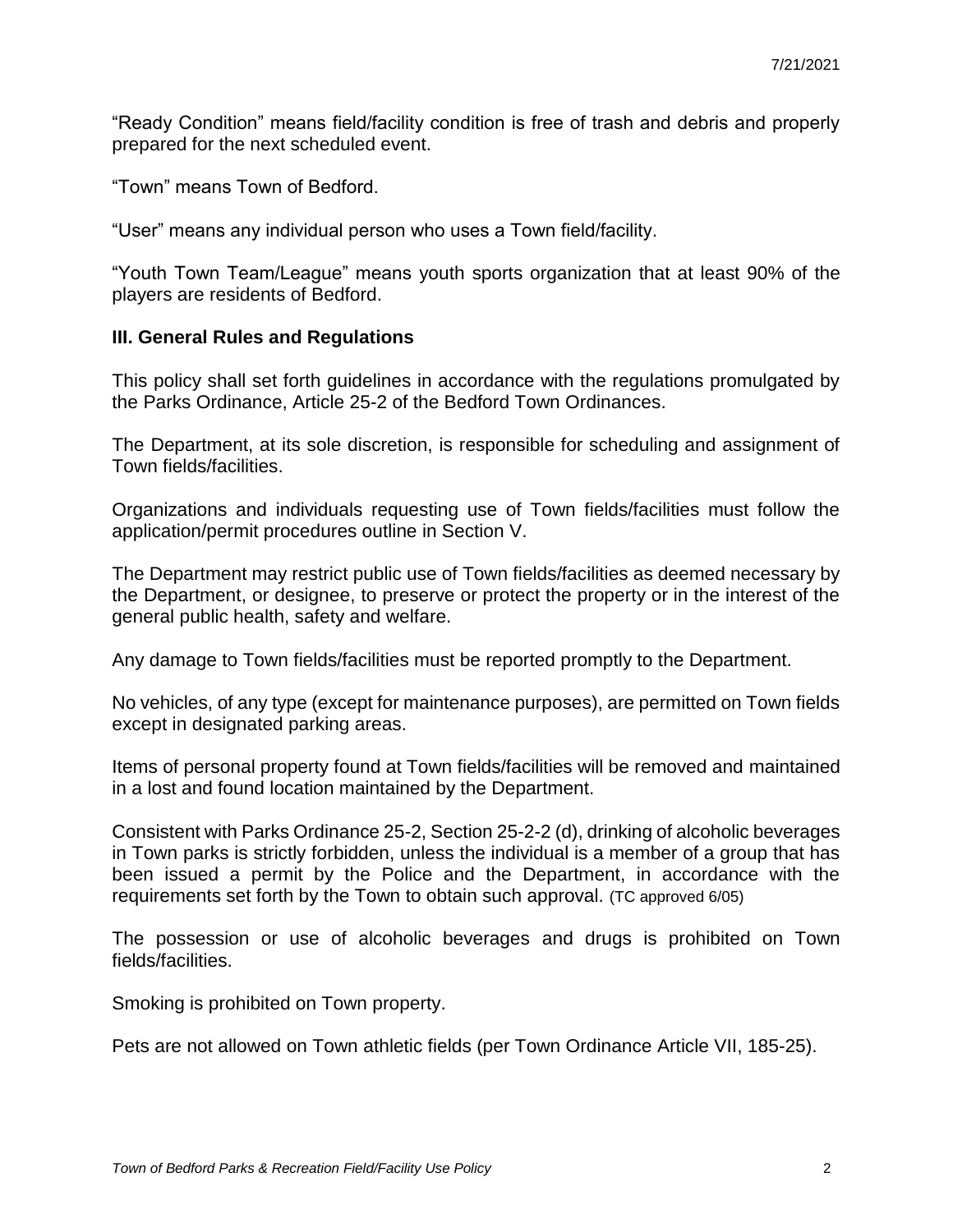## **IV. Use Guidelines**

Personal/Individual Field Use: Individuals desiring to use Town fields/facilities may do so at their leisure, providing that another party has not previously scheduled the fields. A Town Field/Facility Use Permit is required for personal/individual field use. Individuals may contact the Department to check the availability of a facility at any time.

Town Sports Teams/Leagues & Local Non-Profit Groups: Town organizations desiring to use Town fields/facilities on an on-going basis may do so with prior scheduling approval from the Department. The Department shall develop a proposed schedule and the proposed schedule will go before the Parks & Recreation Commission for final approval. Requests for field use are considered on a first-come, first-served basis, with an attempt to balance the needs of all groups. No fees will be charged to these groups for the use of Town fields/facilities. This category includes Competition Teams in which at least 50% of the players are Bedford residents.

Town Teams and Leagues are required to have General Liability insurance naming the Town as an additional insured.

Non-Town Sports Teams/Leagues & All For-Profit Groups: Non-Town organizations and any for-profit groups desiring to use Town fields may do so with prior scheduling approval from the Department. The Department shall develop a proposed schedule and the proposed schedule will go before the Parks & Recreation Commission for final approval. Requests for field use are considered on an individual basis and only after all Town groups have been scheduled.

A field usage fee will be charged for the use of Sportsman Field at the rate of \$200.00 per two-hour block with no lights and \$275.00 per two-hour block with lights.

A field usage fee will be charged for the use of all other Bedford Town Fields at the rate of \$150.00 per two-hour block with no lights and \$225.00 per two-hour block with lights.

Non-Town Teams and Leagues are required to have General Liability insurance naming the Town as an additional insured.

#### **V. Field/Facility Request & Assignment Process**

#### Priority of Field/Facility Assignments

The priority arrangement for the scheduling of Town fields/facilities is as follows:

- 1) Town and School Activities (not covered by MOU)
- 2) Youth Town Leagues/Teams (\*membership not based on players ability)
- 3) Adult Town Leagues/Teams –90% residency
- 4) Adult Town Leagues/Teams 80% residency/employment
- 5) Individual residents and/or Town Organizations (non-profit)
- 6) Competition Teams (includes Competition Teams affiliated w/leagues\*)
- 7) Non-Town Youth Leagues/Teams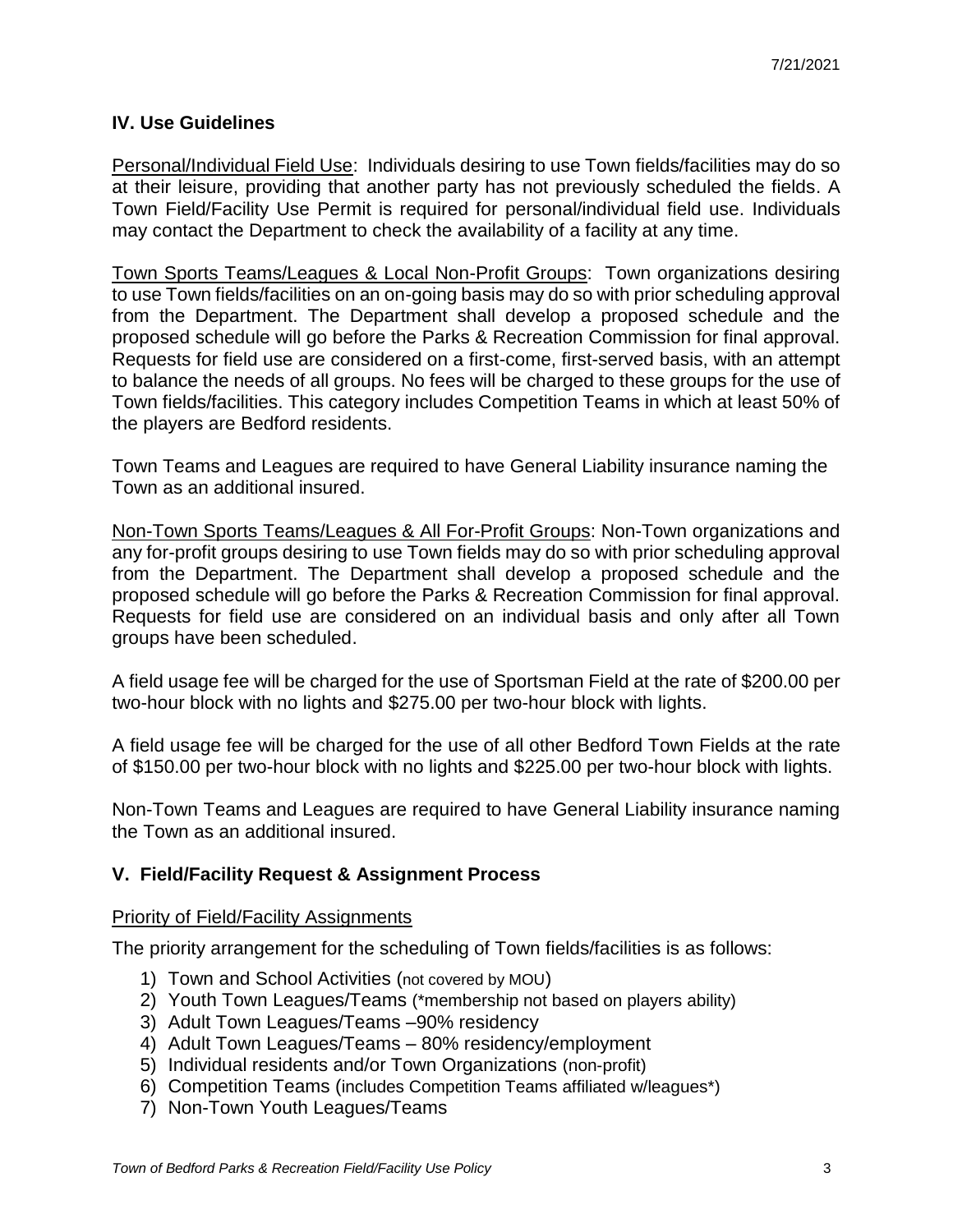- 8) Non-Town Adult Leagues/Teams
- 9) Other Organizations (non-Town and all for-profit)

*\*Town leagues shall not deliberately reduce the number of recreational programs offered so as to increase the field space availability for competition teams.*

Town Field/Facility Use Request Application & Field/Facility Use Permit

To request Town field use, organizations, groups, and individuals must complete and submit a Town Field/Facility Use Request Application to the Department. Forms should be submitted during the following reservation periods to receive priority scheduling for field use:

- $\bullet$  By January 15  $-$  for use April 1 July 31
- By May 15 for use August 1 November 30
- $\bullet$  By September 15 for use December 1 March 31

Forms received after the designated reservation period will be handled on a first comefirst served basis and shall be subject to the priority of Town field/facility assignments described above.

Town Field/Facility Use Permits will not be issued for use between December 1 and March 31 with the exception of the winter ski trails (Legacy Park).

Upon receipt of the completed application, any required fees, and documentation, the team/league will be issued a Town Field/Facility Use Permit to confirm the group's assigned fields and scheduled dates and times for usage. Permits will be mailed to applicants by March 15 for the spring season and May 1 for the summer and fall season.

A scheduling adjustment may take place 30 days or more before the scheduled activity.

Organizations or users shall notify the Department of the cancellation of any scheduled field/facility use at least 48 hours prior to the scheduled use.

#### Good Standing

Teams and Leagues requesting field use must not only complete a Town Field/Facility Use Application but also be in "good standing" with the Town for consideration. Good standing includes, but is not limited to the following:

- No outstanding monies owed to the Town;
- Current League Annual Report on file with the Department (including Federal Form 990 if applicable);
- Current copy of League's Code of Conduct for players, coaches and parents, as approved on file with the Department; and
- Current Certificate of Insurance naming the Town as an additional insured on file with the Department. *(The insurance policy must provide for general liability coverage with*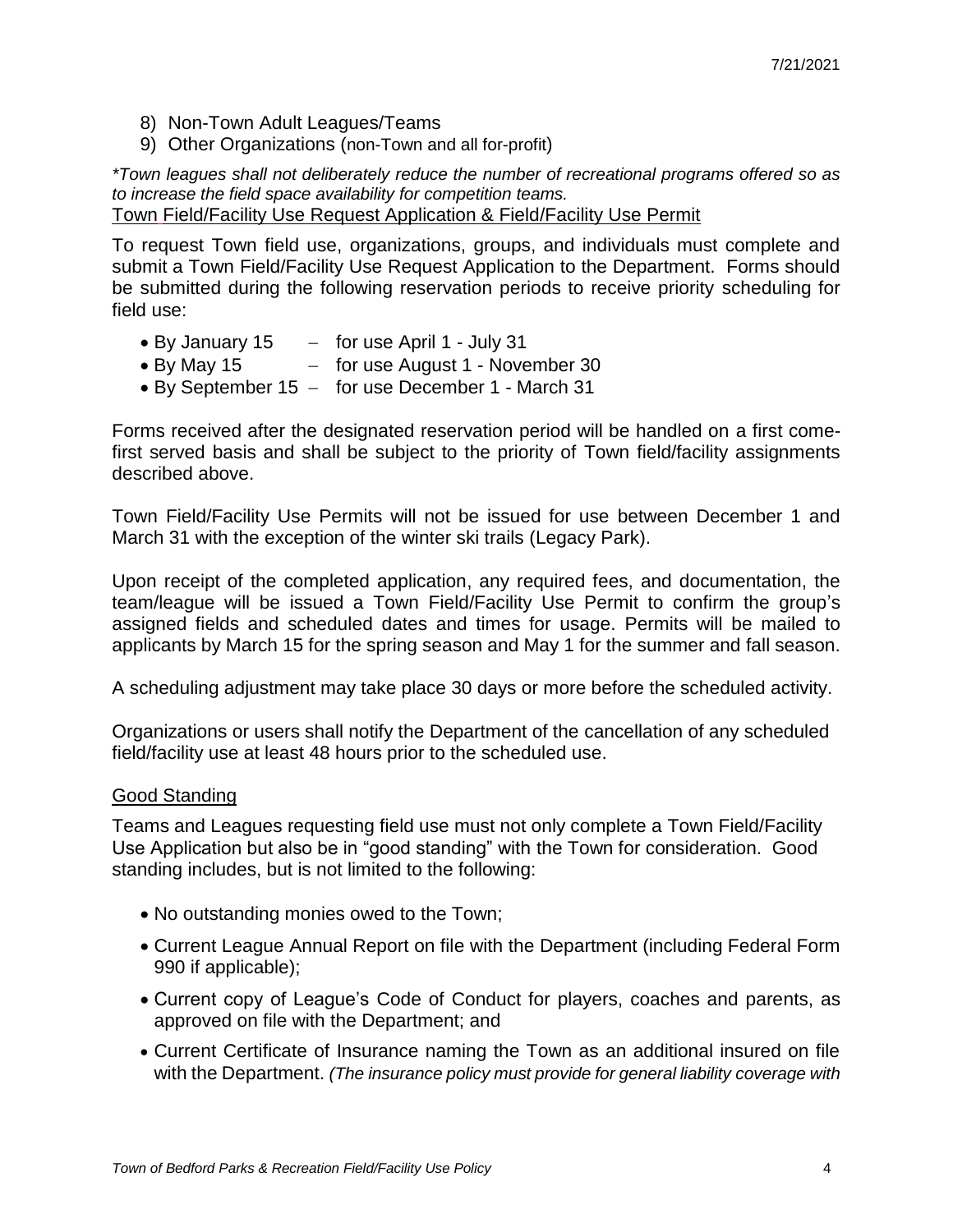*limits no less than \$1,000,000 per occurrence and \$2,000,000 aggregate for personal injury, bodily injury and property damage.)*

## Tournaments, Camps & Special Events

All requests for tournaments, camps and special events must be submitted separately. These requests will be considered on a case-by-case basis by the Department and/or designee and may be subject to a user fee, in accordance with the Town Field Use for Camp Program Guidelines.

## **VI. Permit Denial/Revocation**

A Town Field/Facility Use Permit may be denied or revoked for the following reasons:

- Failure to use permitted field;
- Non-compliance with application/submission requirements and procedures;
- Failure to comply with Field/Facility Use Policy;
- Field renovation or repair; and
- For any other reason deemed necessary by the Department.

#### **VII. Inclement Weather Policy**

The Town is committed to providing high quality and safe playing surfaces for all of its multi-use fields, but we need the help and consideration of all user groups in protecting the turf from excessive damage due to practice and game activities. If any of the following conditions occur, scheduled practices, scrimmages, and games must be postponed or cancelled:

- Standing water on the field of play;
- Field/Soil saturation;
	- o walking on turf causes water to surface
	- oground is muddy and soil clumps or clings to foot gear
	- oone-half inch or more of rain has fallen within the previous 24 hours
	- osteady rain downpour on event day which could cause damage to field or injury to participants
- Audible thunder or visible lightning;
- Extreme drought conditions where 50% of playing surface is dormant; and
- Poor visibility (darkness).

During periods of inclement weather, the Department shall attempt to notify leagues of field playability status, however, it is the shared responsibility of the Department and league/team officials to determine the appropriate and safe use of fields. If any of the above-noted weather or field conditions apply, league/team officials must postpone or cancel the scheduled activity. The Department, or designated representative, shall have final authority over determining the playability of Town fields. All teams must abide by the Department's decision or be subject to forfeiture of future playing dates and/or a security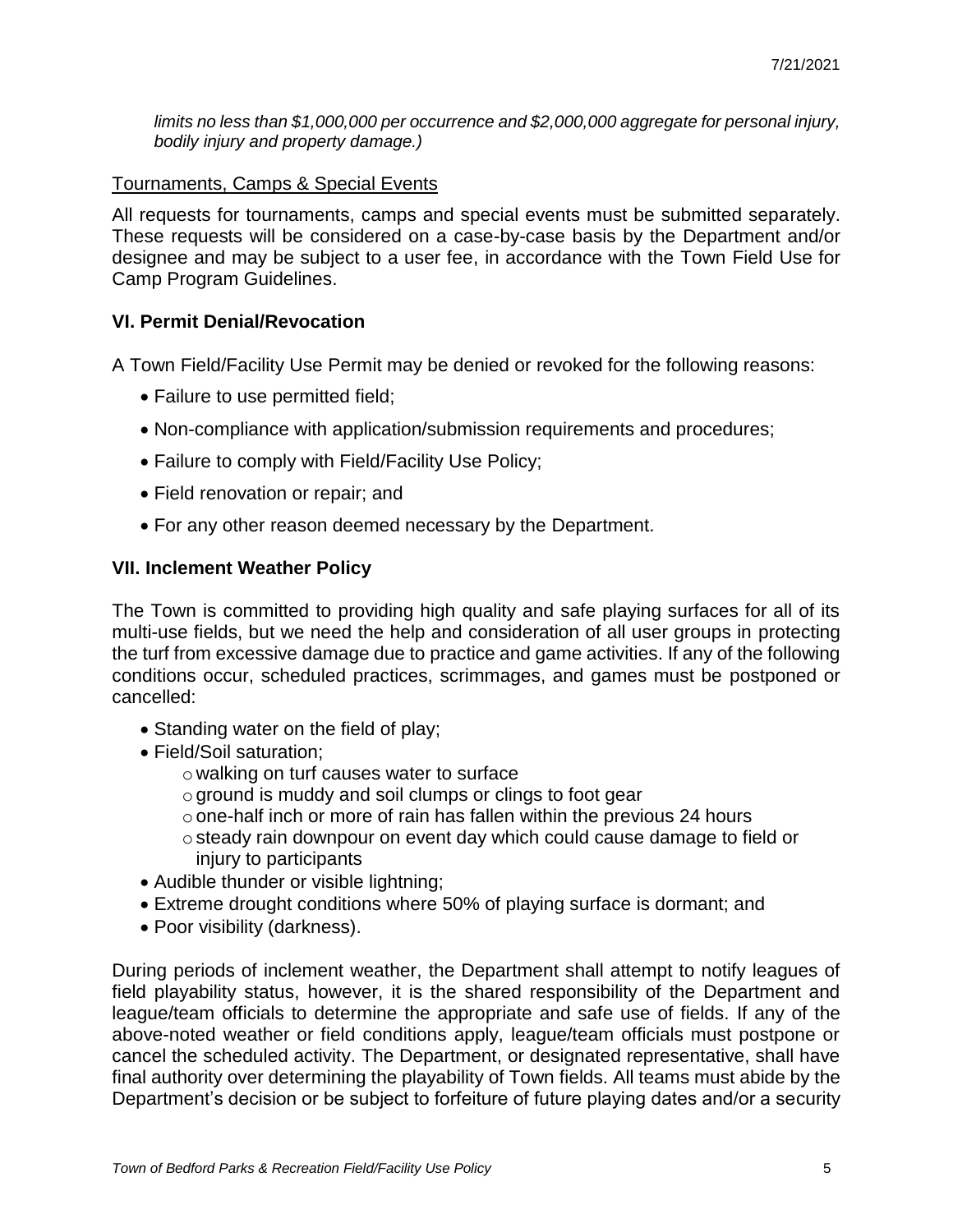deposit for future use. The Town is not liable for any costs incurred by the team(s) due to cancellation at any time.

#### **VIII. Field/Facility Maintenance**

The Department will perform and/or approve all maintenance of Town fields/facilities, spectator areas, and parking areas, in accordance with the Field Maintenance Guidelines.

Repairs to league owned and maintained equipment and structures (i.e. netting, cages, bases, and buildings (i.e. concession stands and dugouts)) are the sole responsibility of the league.

If a league or team damages a Town field/facility beyond what is considered normal wear and tear, or damages a Town field/facility due to misuse, the league/team will be responsible to work with the Department to make and/or pay for the necessary repairs.

Department staff may prohibit scheduled use of Town fields/facilities if, at the sole judgement of staff, the field is unsafe for use or that undue damage to the field will occur as a result of the scheduled use.

The Town fields shall not be in use, for warm-up, practice or games, when Departmental staff is working on the field.

No portable fencing shall be erected without the prior written approval of the Department.

Teams using Town fields shall leave Town fields in "Ready Condition" for the next activity, game and/or day. Failure to leave the Town field in Ready Condition may result in loss of Town field use privileges.

#### **IX. Concessions**

The establishment of any concession shall be approved by the Health Inspector and/or the Department before commencement of such operations.

Concessionaires shall maintain all applicable licenses and permits for the operation of a food service business from the Town and State of New Hampshire.

Concessionaires shall provide dumpsters for the proper disposal of trash and waste generated from and by the concession facility, or agree to provide an appropriate number of trash receptacles to support the concessions operation and be responsible for removing said trash from the location at the end of the event and/or day.

## **X. Responsibilities**

The Department is responsible for providing every organization or user of Town fields/facilities a copy of this policy.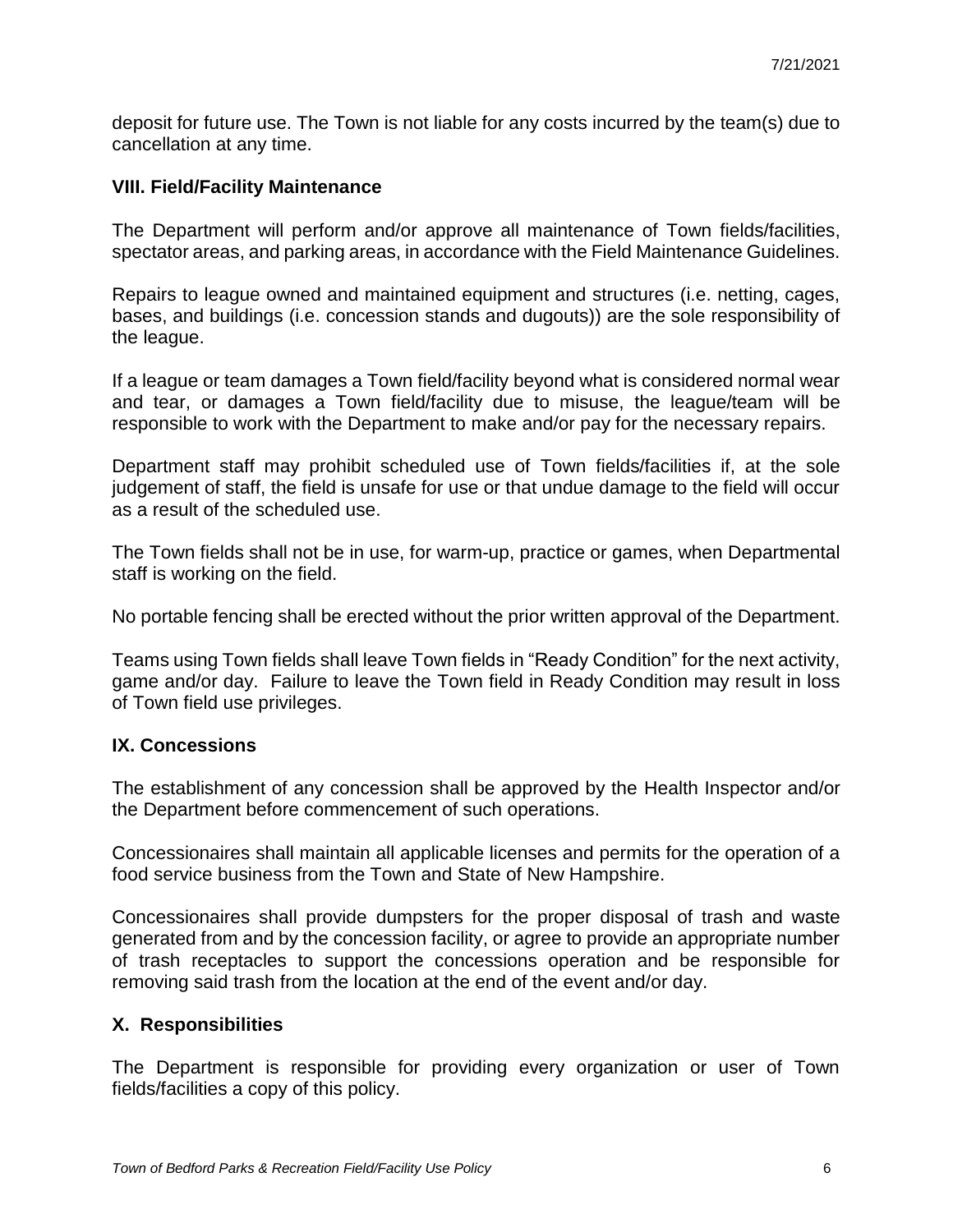The Department is responsible for administering and enforcing this policy in a fair and equitable manner.

The Department is the responsibility for routinely assessing the conditions of the fields/facilities during the playing season in conjunction with league/team officials.

The Department shall notify league officials of field closures (refer to Section VII for weather related postponements and cancellations).

It is the responsibility of the organizations and users to provide timely and accurate information to the Department.

It is the responsibility of the organizations and users to ensure that all persons associated with their use of Town fields/facilities understand this policy.

It is the responsibility of the organizations and users of the Town Field/facility to ensure that all litter generated in association with their use, is removed from the field, dugouts, spectators areas, and parking areas.

All coaches, referees, and umpires are responsible for ensuring the safety of field playing conditions at all times during scheduled play.

## **XI. Violations**

Any infraction or violation of this policy, or local, state or federal laws and/or regulations, by organizations or users utilizing Town fields/facilities shall be considered infractions and may result in the violator being prohibited by the Department from future use, either temporarily or permanently.

## **XII. Grievance Policy**

**Step 1**. If a grievance is received by the Department, we will advise the person filing the grievance to contact the appropriate organization, league or group for a resolution.

**Step 2**. If the person filing the grievance does not receive a response within seven (7) days, they should notified the Department and request a follow-up on their grievance. We reserve the right to contact the appropriate organization, league or group to research the grievance and respond to the grievant with a copy to the Parks & Recreation Commission.

## **XIII. Appeals**

Any person aggrieved at any decision of the Department in the administration or enforcement of this policy may appeal to the Parks & Recreation Commission. Decisions of the Parks & Recreation Commission may be appealed to the Town Council. Appeals shall be filed in writing and within ten (10) days of the decision subject of the appeal and